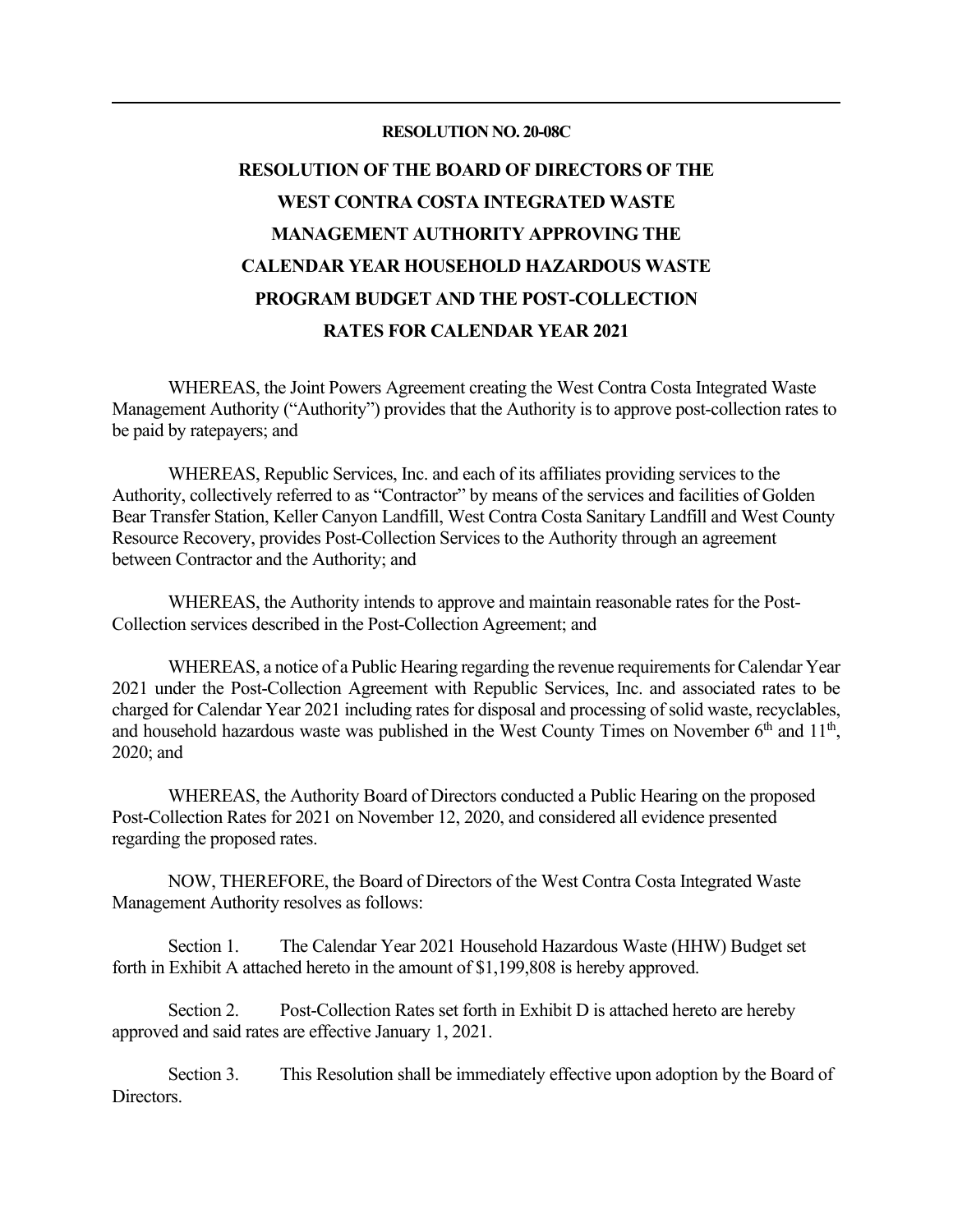Section 4. The Secretary shall certify passage of this Resolution and cause it to be distributed to all Directors and Alternates, Authority Members, Contra Costa County, Authority Officers, Richmond Sanitary Service, Inc., West County Resource Recovery, Inc., and other interested parties upon request.

**ATTEST:** 

### **CHAIR OF THE BOARD**

Christina Leard, Authority Secretary

 $11/18/2020$ Abel Pineda, Board Chair Date

Attachments: Exhibit A - Calendar Year 2021 Household Hazardous Waste (HHW) Budget Exhibit D - Calendar Year 2021 Post Collection Rates Option 3

I hereby certify that the foregoing resolution was adopted by the Board of Directors of the West Contra Costa Integrated Waste Management Authority at its Regular Meeting on November 12, 2020, by the following vote:

AYES: Directors: <u>Murray, Choi, Pineda, Romero, Myrick</u><br>NOES: Directors: Quinto, Bates ABSTAIN: Directors: None ABSENT: Directors:  $N_{OP}$ 

Christina Leard, Authority Secretary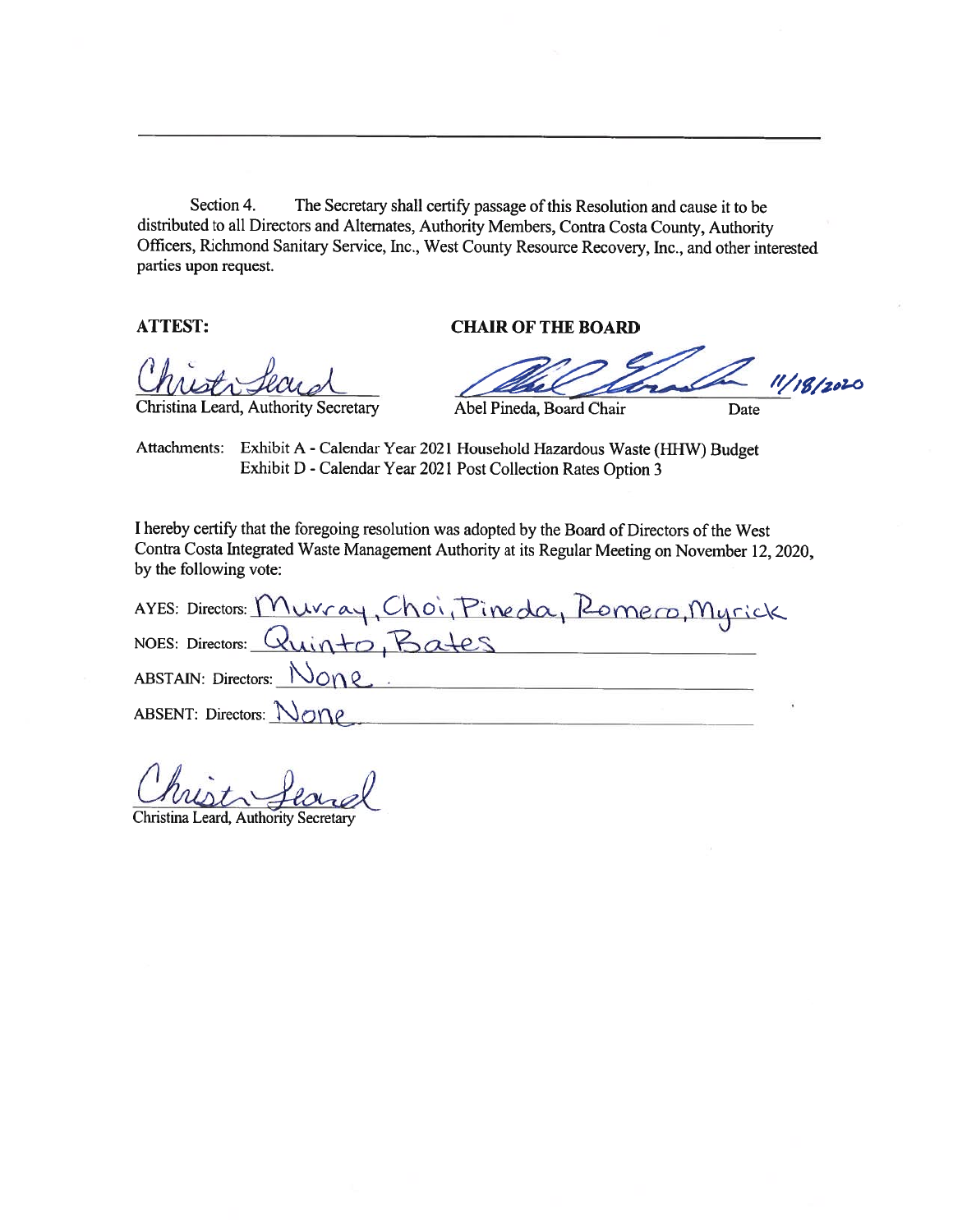## **Exhibit A2021 HHW Budget Compared to 2020 HHW Budget**

|                                                      |                 | 2021 Requested<br><b>Budget</b> |    | \$ Change to 2020<br><b>Adopted Budget</b> | % Change to 2020<br><b>Adopted Budget</b> | 2020 Adopted<br><b>Budget</b> |
|------------------------------------------------------|-----------------|---------------------------------|----|--------------------------------------------|-------------------------------------------|-------------------------------|
| Wages & Benefits                                     | \$              | 134,674 \$                      |    | 2,589                                      | 1.96%                                     | \$<br>132,085                 |
| Program Supplies, Consumables and Outside Services   | \$              | 38,868 \$                       |    | 747                                        | 1.96%                                     | \$<br>38,121                  |
| HHW Facility Outside Services (Stericycle)           |                 | 416,355                         | S. | 8,004                                      | 1.96%                                     | \$<br>408,351                 |
| Fuel                                                 | \$              | 4,726 \$                        |    | 91                                         | 1.96%                                     | \$<br>4,635                   |
| <b>Utilities</b>                                     | \$              | 17,277 \$                       |    | 332                                        | 1.96%                                     | \$<br>16,945                  |
| <b>Property Taxes</b>                                | \$              | 19,923 \$                       |    | 383                                        | 1.96%                                     | \$<br>19,540                  |
| Insurance                                            | \$              | $9,782$ \$                      |    | 188                                        | 1.96%                                     | \$<br>9,594                   |
| <b>Permit Fees</b>                                   | \$              | 10,677 \$                       |    | 205                                        | 1.96%                                     | \$<br>10,472                  |
| Site Maintenance                                     | \$              | 41,110 \$                       |    | 790                                        | 1.96%                                     | \$<br>40,320                  |
| <b>Accounting Support</b>                            | \$              | 33,286 \$                       |    | 640                                        | 1.96%                                     | \$<br>32,646                  |
| Satellite HHW Facility (El Cerrito Recycling Center) | \$              | 211,308                         | \$ |                                            | 0.00%                                     | \$<br>211,308                 |
| Sharps Containers/Sharps & Pharmaceutical Disposal   | \$              | 42,000 \$                       |    |                                            | 0.00%                                     | \$<br>42,000                  |
| Three Special One Day Collection Events              | \$              | 120,000                         | -S | 10,451                                     | 9.54%                                     | \$<br>109,549                 |
|                                                      | Subtotal \$     | 1,099,986 \$                    |    | 24,420                                     | 2.27%                                     | \$<br>1,075,566               |
| <b>Balancing Account Add (Deduct)</b>                | \$              | $(153)$ \$                      |    | (5,954)                                    | $-100.00\%$                               | \$<br>5,801                   |
| Operator Profit Margin 15%                           | \$              | 164,975                         | S. | 2,770                                      | 1.78%                                     | \$<br>162,205                 |
| <b>HHW Revenue</b>                                   |                 | $(65,000)$ \$                   |    |                                            | 0.00%                                     | \$<br>(65,000)                |
| <b>Total Operating Expense</b>                       | \$              | 1,199,808 \$                    |    | 21,236                                     | 1.88%                                     | \$<br>1,178,572               |
| Total HHW Program Expenses \$                        |                 | 1,199,808                       |    |                                            |                                           |                               |
|                                                      | RSS @ 92.7% \$  | 1,112,222                       |    |                                            |                                           |                               |
| <b>Total Tons (RSS)</b>                              |                 | 162,164                         |    |                                            |                                           |                               |
|                                                      | Rate per Ton \$ | 6.86                            |    |                                            |                                           |                               |
| EL Cerrito @ 7.3% \$                                 |                 | 87,586                          |    |                                            |                                           |                               |
| Total Tons (El Cerrito)                              |                 | 12,761                          |    |                                            |                                           |                               |
|                                                      | Rate per Ton \$ | 6.86                            |    |                                            |                                           |                               |